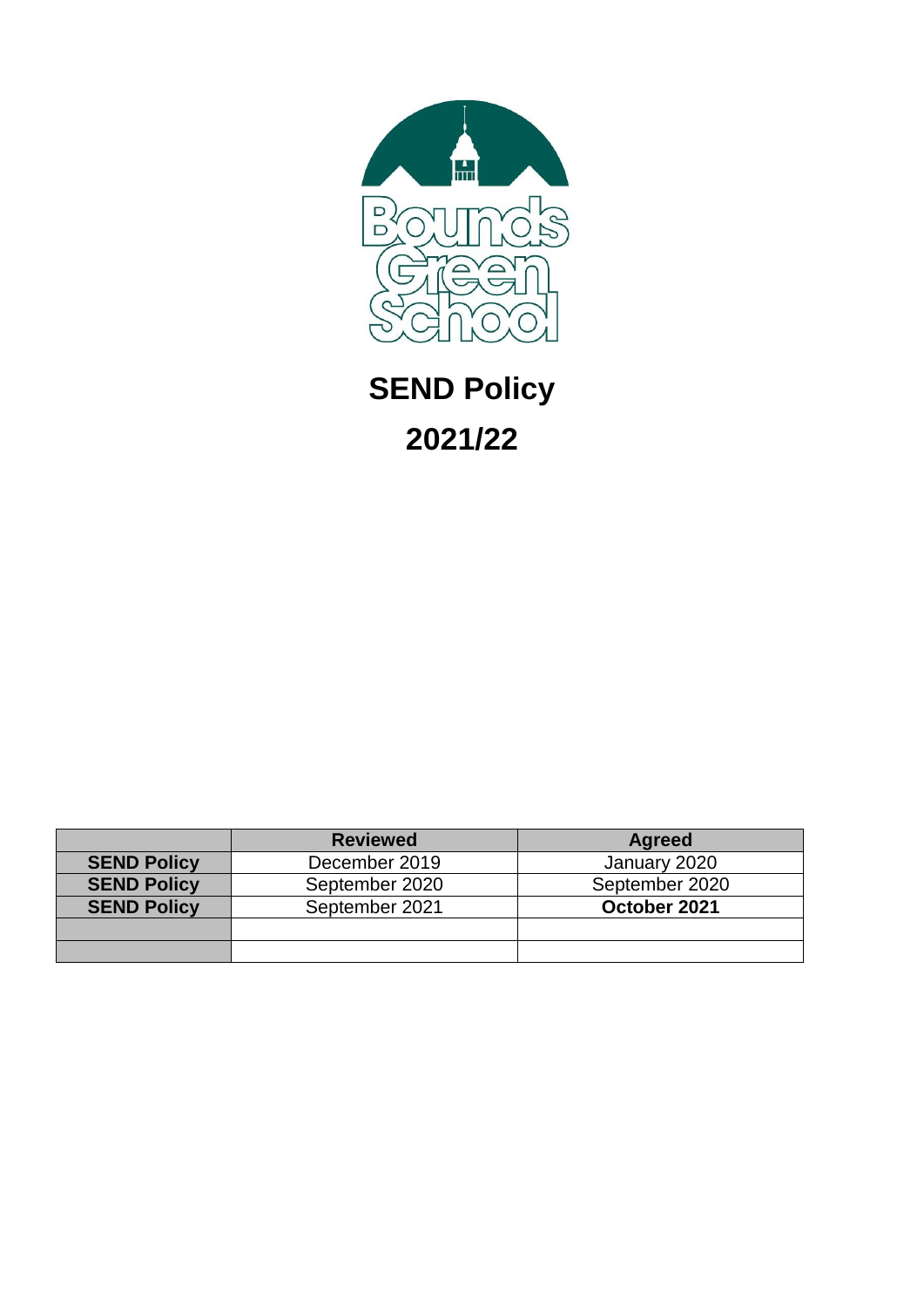This SEN policy complies with the statutory requirements laid out in the SEN/D Code of Practice 0 – 25 (September 2014) and has been written with reference to the following guidance and documents:

- Equality Act 2010: advice for schools DfE (Feb 2013)
- Part 3 of the children & Families Act (2014)
- SEN/D Code of Practice 0 -25 (September 2014)
- School's SEN Information Report Regulations (2014)
- Statutory Guidance on Supporting pupils at school with medical conditions (April 2014)
- The National Curriculum in England Key Stage 1 and 2 framework document (Sept 2013)
- Safeguarding Policy
- Accessibility Plan
- Teachers Standards 2012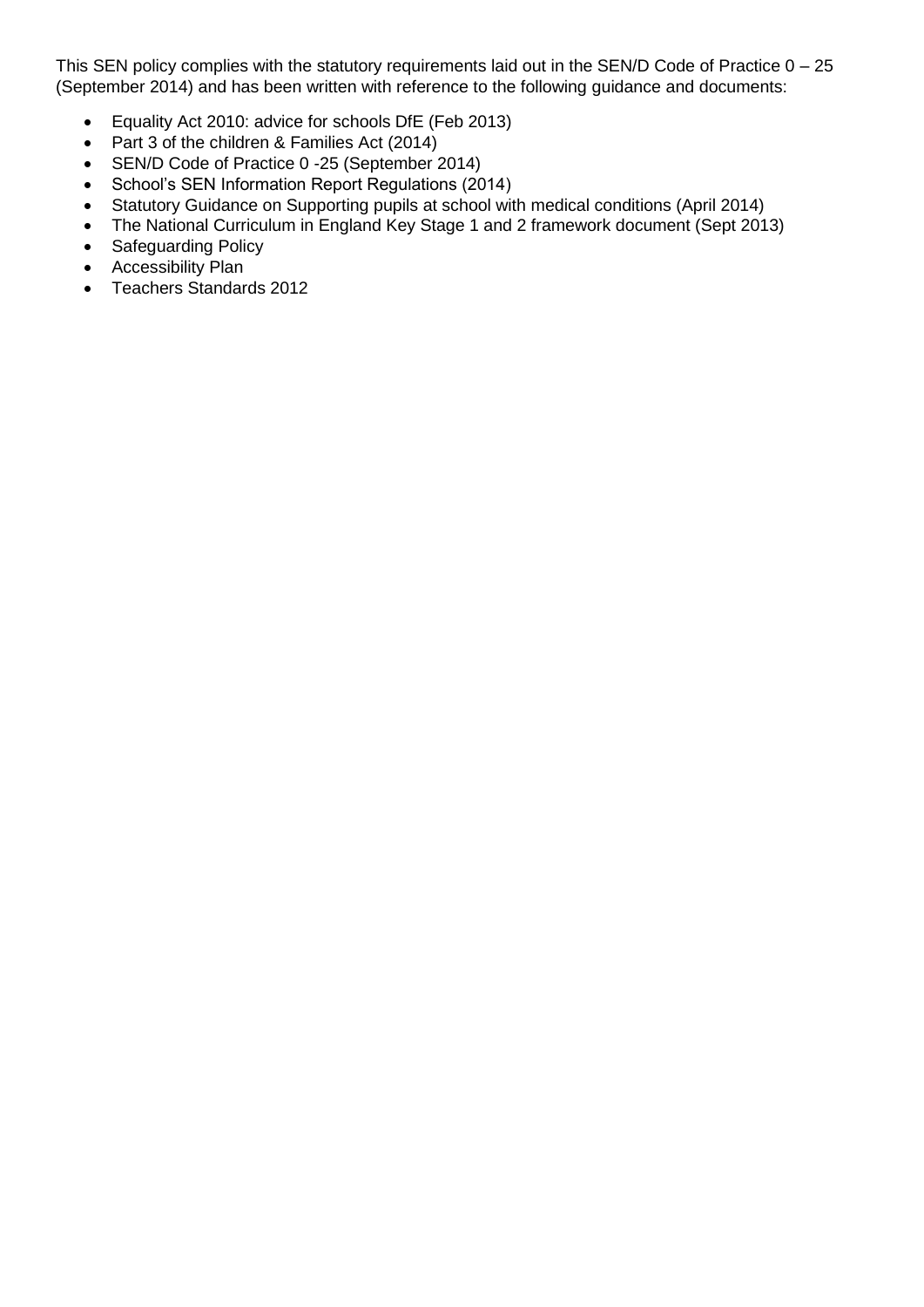# **1.0 Introduction/ aim**

Bounds Green School ethos:

Bounds Green is a happy and successful school community because:

- We **challenge** every child to be ambitious and achieve success in their learning
- We **value** respect and responsibility, individuality and inclusivity, confidence and kindness.
- We **nurture** each unique child to value themselves and develop self-worth in order to thrive in life.

At Bounds Green School, like all schools in Haringey is committed to meet the needs of all pupils including those with special educational needs and disabilities (SEND).

As a school community, we will make the best endeavours to make sure that pupils with SEN get the right support to succeed.

For further information Please contact Marcus Read (Assistant Head for Inclusion) on:

Tel: 0208 888 8824

Email: [marcus@boundsgreen.haringey.sch.uk](mailto:marcus@boundsgreen.haringey.sch.uk)

#### **2.0 What is SEND information report:**

The following flow chart shows how the SEND information report and policy relate and sit alongside the Local Offer.



# **3.0 What are the Special Educational Needs and Disability (SEND) provision made available at the school?**

Bounds Green school is a Mainstream school who strives to ensure that all pupils are included and offered a broad and accessible curriculum. The school will make best endeavours to meet the needs of pupils from the local community with SEND needs in the following areas in accordance with 'Special Educational Needs and Disability Code of Practice July 2014'. In one or more of the following areas:

**Communication and interaction**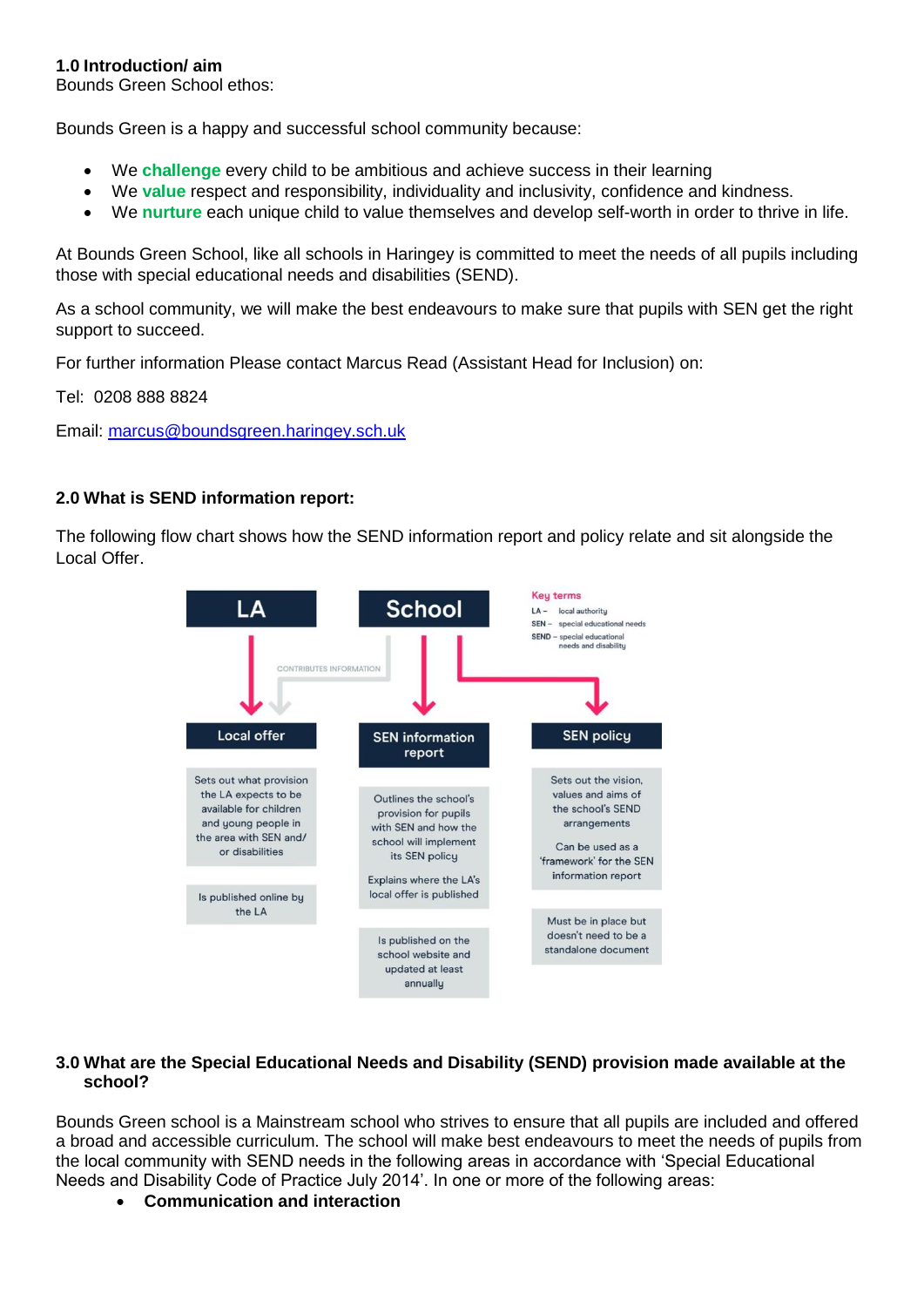Including pupils with Speech, Language and Communication needs (SLCN), pupils with a diagnosis of Autistic Spectrum Disorder (ASD) and a diagnosis of Developmental Language Disorder (DLD).

# **Cognition and learning**

Including pupils with specific learning difficulties (Dyslexia, Dyspraxia), Moderate learning difficulties (MLD), Severe learning difficulties (SLD), global delay and profound and multiple learning difficulties (PMLD).

### **Social, mental and emotional health**

Including pupils with mental health issues and difficulties which may be a barrier to learning and access to school.

### **Sensory and/ or physical**

Including pupils with vision impairment, hearing impairment or other multi-sensory impairment or need.

Including pupils who may have medical needs and special educational needs, the school will plan and deliver education provision in a co-ordinated way with their health care plans if appropriate. The school also follows the statutory guidance on supporting pupils at school with medical conditions.

# **3.0 Managing pupil needs on the SEN register**

Teaching staff are aware and work closely to teach and meet the needs of pupils with SEND in their classrooms. All pupils are assessed and progress monitored throughout the school year. The senior leadership team support teaching staff to meet the needs of individuals and hold an ethos of high expectations.

Class teachers are responsible for evidencing the progress of SEN children in their class.

The SENCO is responsible for managing the SEN register and keeping it up to date. The level of provision employed for a pupil will be decided at relevant stages in the monitoring cycle.

Concerns will be raised with parents/ carers at agreed teacher parent meetings or at initial agreed Individual Pupil Review (IPR) meetings. At these meetings, it will be agreed for the child to be placed on the SEND register or removed.

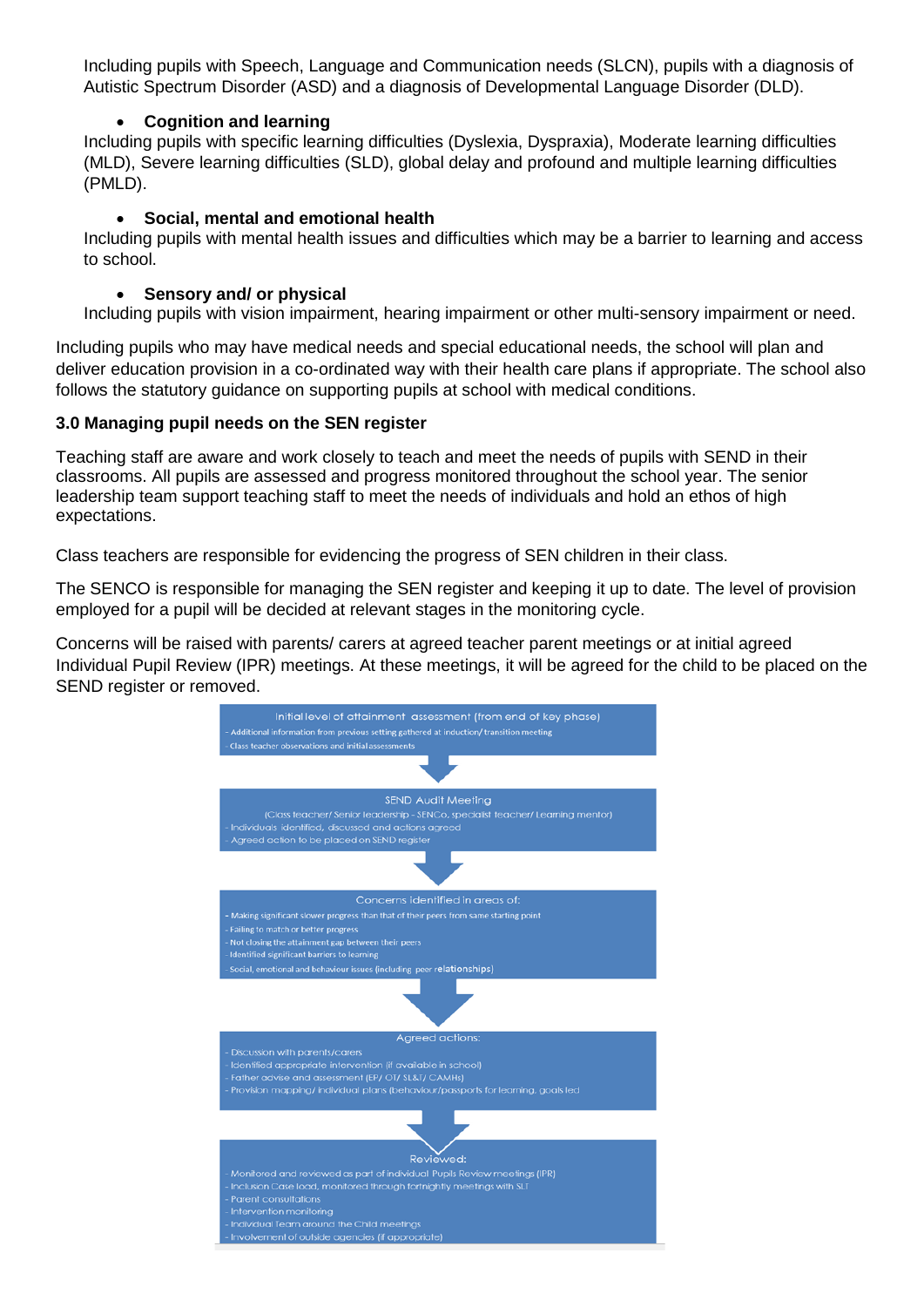Pupils will exit the SEN register when their progress is broadly in line with local and national expectations and when the support they are receiving is no longer deemed necessary for them to continue to maintain their progress. Discussions about progress will occur in the relevant meetings with parents and will take place with other professionals involved with the child. Parents who are unable to attend will be kept informed of any decisions relating to their child.

Bounds Green person-centred annual reviews for their pupils EHCPs. A person-centred review involves the pupil but is facilitated by an adult within the school setting. It is important that a pupil is part of the process and participates in the actual review. Participants will be encouraged to give their views in a less formal way.

# **4.0 Monitoring and evaluating SEND**

Pupils on the SEN register have their progress reviewed termly by the Inclusion Manager and are discussed at Individual Pupil Reviews (IPRs). Following a cycle of '**Assess – Do – Review cycle'**. Goals and outcomes are agreed and provision need to support the pupil to make progress.

Pupils with EHC plans will have their plan reviewed yearly, the review is informs plans in regards to the outcomes and provision in regards to the pupils EHC plan. The LEA is informed of the outcomes of the review.

Every intervention is planned, evidenced, reviewed and analysed regularly for effectiveness. The Assistant Head for Inclusion and the person carrying out a given intervention will be involved in this process. The child's progress will be reviewed termly. Our intentions are to evaluate and monitor arrangements to promote an active process of continual review and improvements of provision for all pupils.

Assessment lead with Assistant Head for Inclusion monitor and evaluate whole school data. In this instance with a particular, focus on progress of SEN pupils in comparison to peers and cohorts. Attention towards keeping up from starting point.

# **5.0 A Graduated Approach to SEN Support**

A graduated response is adopted for pupils identified as having SEN. A certain level and type of support is provided to enable the pupil to achieve adequate progress. Provision is identified and managed by the Assistant Head for Inclusion but will be planned and delivered by teaching and support staff. The **Assess - Plan - Do – Review** cycle is employed here as instructed in the 2014 SEN Code of Practice.

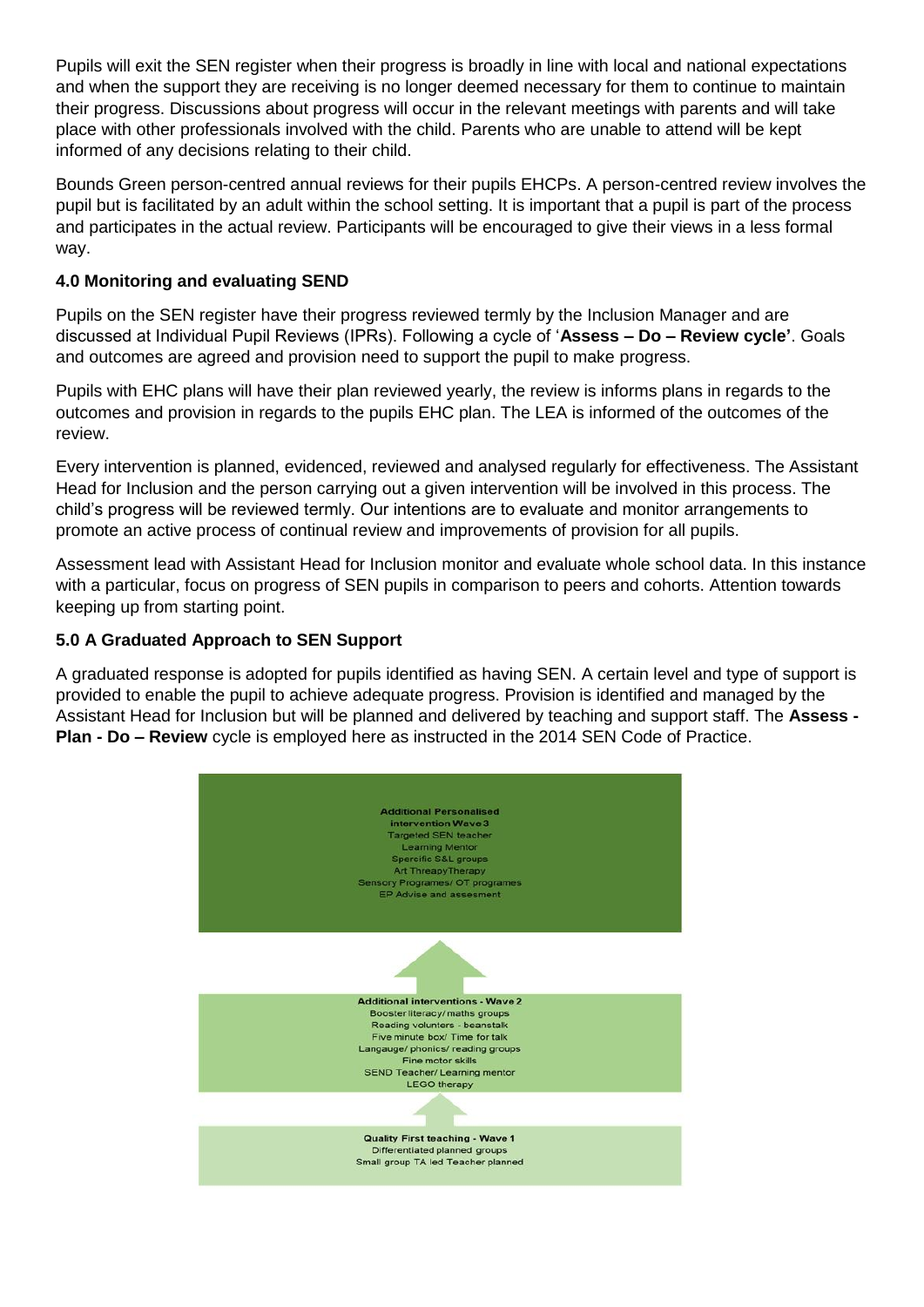The schools, there are 3 levels of support. **Wave 1** is what every child can expect from the school. **Wave 2** is extra help targeted at particular difficulties. It includes short term 1-1 or small group interventions. **Wave 3** is for pupils who have more significant and longer-term needs.

# **6.0 Pupils with Social, Emotional and Mental Health needs**

Under the new Code of Practice, 'Behaviour' is no longer classified as a special educational need. If a child shows consistent unwanted behaviours, the class teacher together with the Assistant Head for Inclusion will assess the child's needs, taking into account family circumstances and the child's known history of experiences. These issues will also be discussed and addressed at review meetings. If the child's behaviour is felt to be in response to trauma or home-based experiences (eg bereavement, parental separation) school may do a referral with the family. This will request support from an appropriate agency in order to support the family through the process.

If parents and school are concerned that the child may have mental health needs, parents will be encouraged to talk to their GP about a referral to CAMHS (Child and Adolescent Health Service), or the school may refer directly.

If the child is felt to have long term social, emotional or mental health needs such as, for instance, anger management, the school will offer appropriate support such as social skills or therapeutic interventions. These are generally delivered by trained school staff/therapists and relevant outside agencies that develop good, trusting relationships with the pupils. This requires parental permission.

The behaviour of all pupils is responded to consistently in line with our Behaviour Policy, although reasonable adjustments are made to accommodate individual needs.

# **7.0 Supporting pupils with medical conditions or a Disability**

Bounds Green School recognises that pupils at school with medical needs should be properly supported so that they have full access to education, including school trips and Physical Education (PE). Some pupils with medical conditions may be disabled and where this is the case the school will comply with its duties under the Equality Act 2010.

Some pupils with medical conditions may have SEN. In such cases, the pupil may also have a EHC plan which brings together health and social care needs, as well as their special educational provision. If so, guidance in the 2014 SEN Code of Practice is followed.

Bounds Green wishes to ensure that pupils with medical conditions receive appropriate care and support at school. The school's policy for managing the medical needs of pupils is being developed in line with the Department for Education's guidance December 2015.

#### **8.0 Training and Resources**

The Assistant Head for Inclusion is responsible for the operational management of the specified and agreed resourcing for special needs provision within the school, including the provision for pupils Education, Health and Care plans.

The Head teacher has overall responsibility for deciding how the funding allocated to SEN is employed and for informing the governing body accordingly.

All of our teachers are trained to work with pupils with SEN. Some are very experienced, and others are less so, but each of them has access to advice, information, resources and training to enable them to teach all pupils effectively. We offer training and self-help opportunities through access to in-house or LA (Local Authority) courses, provision of reading material or guidance towards useful websites.

Priority is given to training staff in areas in which a number of significant pupils have a primary need. For instance, as a significant amount of our pupils have speech, language and communication difficulties, we ensure that several of our staff have specialist training in this area. Some members of staff also have expertise in, and training on, other main areas of SEN at Bounds Green, such as Autism or Fine Motor Skills. TAs work with a range of children with SEN to support various types of special needs. SNAs (Special Needs Assistants) provide 1-1, paired or small group support for children who have a EHC plan or those who may go on to get one.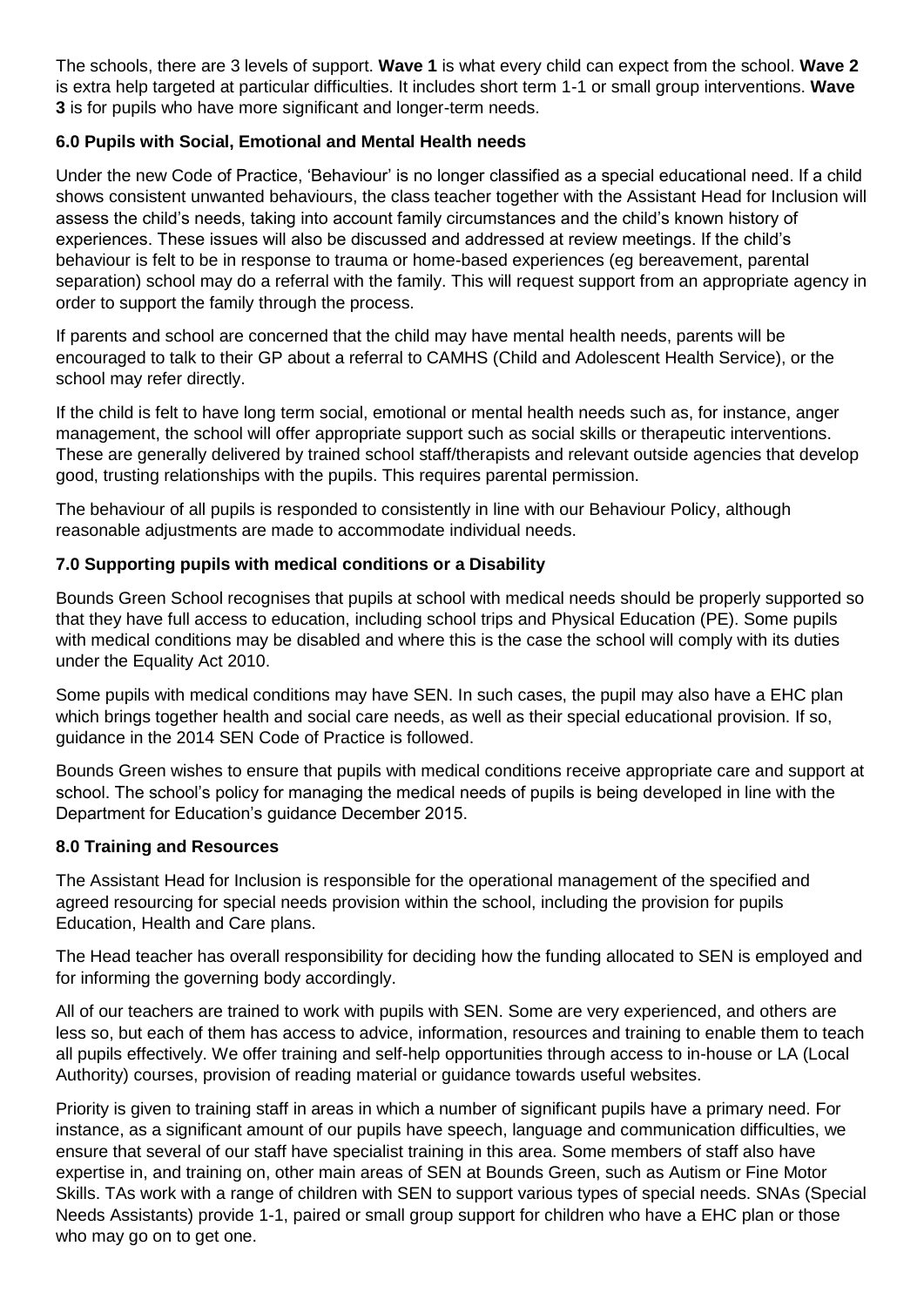# **9.0 School SEND Report.**

A SEND school report is updated each year in line with the guidance from the SEND code of Practise 2014. The school report links to the LEA local offer and is available on the school website. The content of the report covers these areas:

- Introduction/ aim
- What are the Special Educational Needs and Disability (SEND) provision made available at the school?
- What are the schools policies for the identification and assessments of pupils with Special Educational Needs and Disability (SEND):
	- o *How do we assess and review the progress of pupils with SEN?*
	- o *What's the approach to teaching and learning, curriculum and learning environments?*
	- o *Pupil's individual needs are planned for and taken into account to ensure that they have fair access this may include:*
	- o *What additional support is available for pupils with SEN?*
	- o *What extra-curricular activities are available?*
	- o *The approach to for improving emotional and social development of pupils with SEN?*
- What are the schools policies for making provision for pupils with Special Educational Needs and Disability (SEND) whether or not pupils have an Educational Health Care Plan?
- Who is the SEN Co-ordinator and how do I contact them?
- What expertise and training do the school staff have in relation to SEND?
- What equipment and facilities are available to support pupils with SEND?
- What are the arrangements for consulting and involving parents of children with SEND in the education of their child?
- What are the arrangements for consulting and involving pupils with SEND in their education?
- What are the arrangements for parents raising concerns and making a complaint about SEND provision at the school?
- How does the school involve others in meeting the needs of pupils with SEND and also support parents?
- What support is offered locally to support parents and pupils with SEND?
- What are the schools arrangements for supporting pupils with SEND when transferring between school phases, transition to a new provision or transition from a another provision to school provision?
- Where is the Local Authorities, Local offer published?

#### **10.0 Storing and managing information**

The school complies to the GDPR regulations, please see the schools GDPR policy and compliance.

#### **11.0 Reviewing the Policy**

The policy will be reviewed annually in line with the Code of Practice and shared with school governors and all school staff.